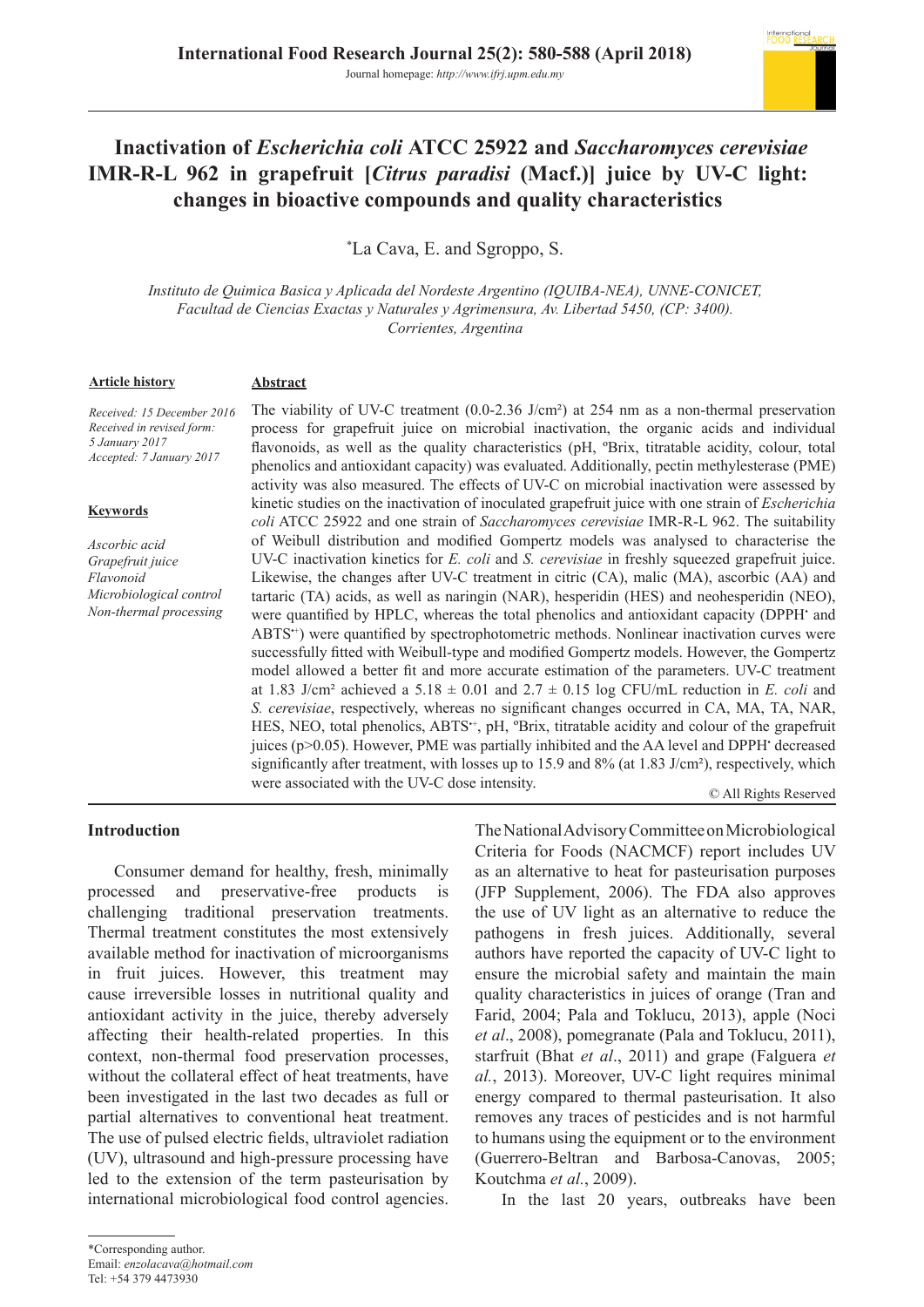reported in fruit juices by *Escherichia coli* O157: H7 (enterohaemorrhagic causing colitis and haemolytic uremic syndrome), *Salmonella* spp., *Cryptosporidium parvum* and *Listeria monocytogenes* (CDC, 1996, 1999, 2007). These outbreaks are problematic for processing industries and for public health officials, leading to the development of novel strategies to control the microbiological quality of their products. Several authors suggest the use of *E. coli* ATCC 25922 as a surrogate microorganism of *E. coli*  O157:H7 as both strains have similar sensitivity to UV-C radiation in many fruit juices (Duffy *et al*., 2000; Oteiza *et al*., 2005; Pala and Toklucu, 2013).

Moreover, the juices could also be contaminated post-treatment by a variety of spoilage microorganisms and at a high microbial load. These microorganisms have various characteristics, behaviour and responses, according to the conditions of storage and product microenvironment in which they are located. In recent years, three groups of microorganisms have been associated with altered fruit juices: lactic acid bacteria (particularly *Lactobacillus* and *Leuconostoc*) (Keller and Miller, 2006), moulds (*Aspergillus, Paecilomyces* and *Penicillium*) and yeast (genus *Candida* spp., *Saccharomyces* spp. and *Rhodotorula*  spp.). Furthermore yeast cells are larger in size than bacteria. The presence of yeast increases the absorption coefficient and these reduce the efficacy of the UV treatment (Oteiza *et al*., 2010).

There is a plethora of evidence that consumption of citrus fruit is generally good for human health and contributes to the prevention of degenerative processes, particularly lowering the incidence and mortality rate of cancer and cardio- and cerebrovascular diseases (Poulose *et al*., 2005). The bioactive compounds present in citrus fruit juice, particularly naringin (NAR) and its aglycone, naringenin, are responsible for these beneficial properties, being commonly incorporated into health supplements. Another bioactive compound present in fruit juice is ascorbic acid (AA), which is one form of vitamin C and is a natural antioxidant that may inhibit the development of major oxidative reactions in humans. These compounds, together with citric (CA), malic (MA) and tartaric (TA) acid contribute to flavour attributes and are used as ''fingerprints" to detect juice quality (Cen *et al.*, 2007). Currently, there is a strong demand for technologies that ensure the stability of the bioactive compounds in foods (Lopez-Rubio *et al.,* 2006).

Cloud loss is a major quality defect occurring in cloudy fruit and vegetable juices. This undesired defect is induced by demethylation of pectin by endogenous pectin methylesterase (pectinesterase, PME, EC 3.1.1.11), yielding acidic low-methoxy pectin, which can cross-link with polyvalent cations, such as  $Ca^{2+}$ , to form insoluble pectate precipitates (Corredig and Wicker, 2002). To overcome this problem, thermal treatments, such as heating (e.g. 90ºC for 1 min, for citrus juices) or freezing can respectively be used to inactivate PME or slow down its activity. Some studies showed conflicting effects of UV-C processing on the activity of enzymes (Tran and Farid, 2004; Noci *et al.*, 2008; Falguera *et al.*, 2011), reflecting a lack of understanding and the need for more comprehensive studies in citrus fruit juices.

Knowledge of the UV-C doses required to achieve an acceptable reduction in potential pathogens, as well as those that may represent a high risk of spoilage, is a standard requirement for designing a preservation treatment. The physicochemical parameters, such as absorbance, pH, soluble solids (ºBrix) and other components, influence the rate of microbial destruction and could change after processing.

In this context, the current study aimed to analyse the effect of UV-C light (254 nm) on inactivation of *E. coli* ATCC 25922, as a surrogate for *E. coli* O157:H7, and Saccharomyces cerevisiae in inoculated grapefruit juices (GJs) cv. `Duncan´. Additionally, the effect of UV-C light on the levels of CA, AA, MA, TA, NAR, neohesperidin (NEO), and hesperidin (HES), the main physicochemical parameters and PME activity in the GJs were studied.

#### **Materials and Methods**

## *Preparation of GJs and inoculation with* E. coli *and*  S. cerevisiae

Mature grapefruit (*Citrus paradisi*) cv. 'Duncan', with uniform skin colouration, free of cuts, of similar weight and size, and with a 5.5 ratio, were provided by the Experimental Station INTA Bella Vista, Corrientes, Argentina (-28°30`52.43``N, -59°1`47.94``S) were received in the laboratory within 24 h of harvest. The fruits were washed with tap water, sanitised (HClO, 200 ppm, 5 min), rinsed and squeezed with a domestic extractor. Then, the juice was filtered through a sieve (mesh aperture of 3-4 mm) and placed in sanitised conical containers of polypropylene (50 mL) with a screw cap and were immersed in a water bath (Biolec Ind. Argentina) at  $90 \pm 2$ °C for 90 s. After that, 18 mL of the fruit juices were cooled and inoculated with 2 mL of *E. coli* ATCC 25922 suspension obtained from the Regional Medical Institute (Universidad Nacional del Nordeste, Argentina) with an inoculum concentration of approximately  $1.5 \times 10^8$  colony forming units (CFU)/mL (0.5 McFarland) to achieve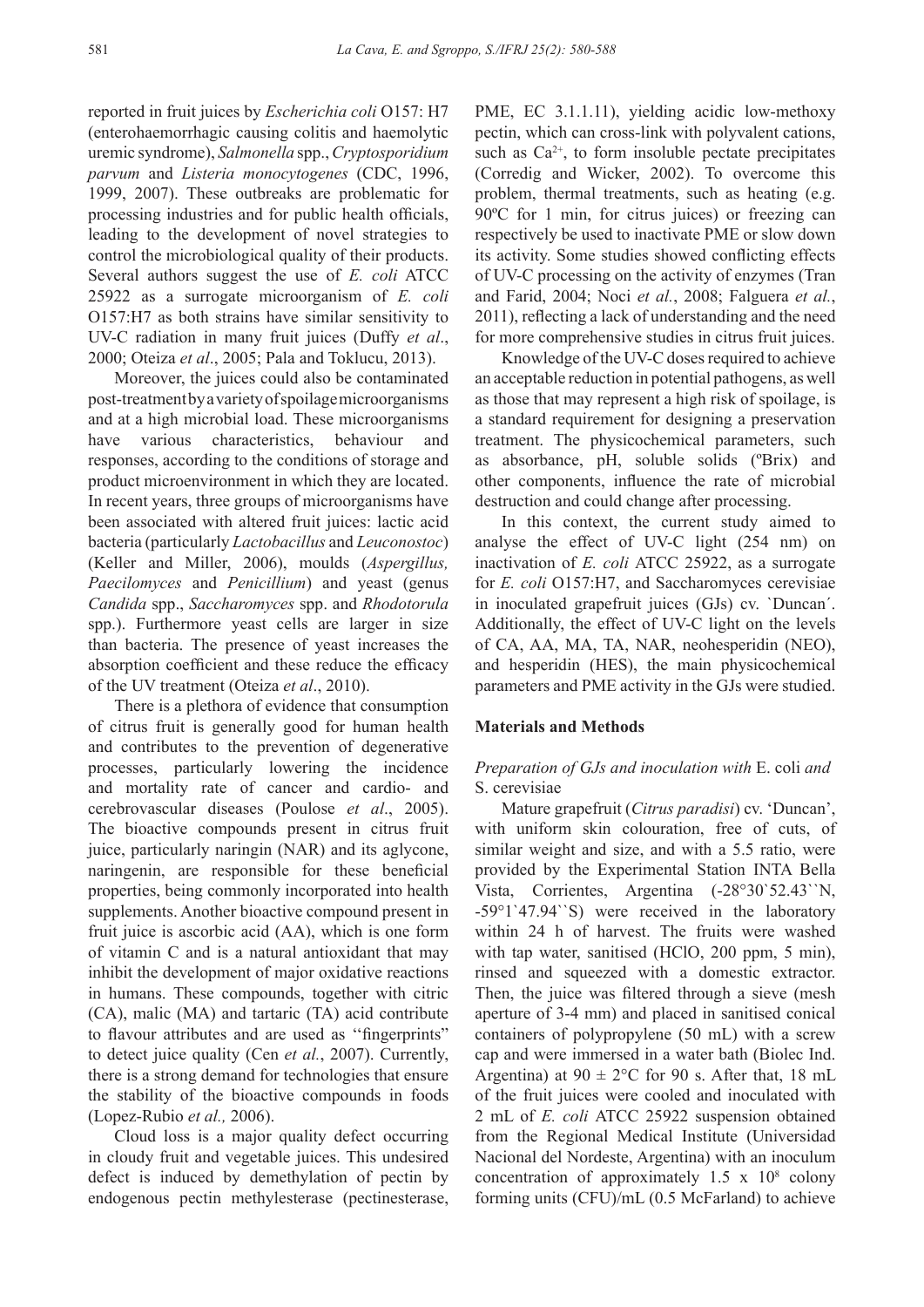inoculum concentrations of 1 x 10<sup>7</sup> CFU/mL, and the UV-C treatments were immediately applied. A similar procedure was carried out using *S. cerevisiae*  IMR-R-L-962.

## *UV-C treatments*

The UV-C treatments were carried out in a stainless-steel reactor (150 x 100 x 60 cm), equipped with three germicidal lamps for UV-C (TUV 36W/ G36 T8, Philips, Holland) with a peak emission of 254 nm (La Cava and Sgroppo, 2015). The average UV radiation intensity arising from the sample surface was quantified by chemical actinometry (Rahn, 1997). The excess of heat generated inside the chamber was dissipated with a fan, restricting the maximum temperature to  $25 \pm 1$ °C. The distance between the surface of the GJs and the lamps was 17 cm and the doses used were 0.28, 0.56, 0.9, 1.83 and 2.36 J/cm², corresponding to 1.5, 3, 5, 9 and 12 min, respectively. Aliquots of the GJ (20 mL) were dispersed in sterile petri dishes (square area of 78.5 cm²), forming a film thickness of 5-7 mm and maintained in suspension using constant magnetic stirring (Precytec AE-29, Argentina). The inoculated GJ was immediately irradiated with UV-C light by placing the samples over the centre line of the tray inside the chamber.

## *Microbial enumeration*

The *E. coli* ATCC 25922 counts were determined by performing serial dilutions  $(10^{-1}-10^{-6})$  of treated (with UV-C), untreated (without UV-C) and control (without inoculated microorganism) GJs with sterile 0.1% peptone water on plate count agar (Britania, Argentina) using a pour plate method. The duplicate plates were incubated at  $35 \pm 2$ °C for 48 h. The *S*. *cerevisiae* IMR-R-L-962 count was carried out on yeast extract, potato dextrose agar (Britania, Argentina) at the same dilutions, at 25°C for 5 d, also using the pour plate method. The results were expressed as log CFU per mL (log CFU/mL) (AOAC, 2000).

## *Mathematical modelling*

Microbial inactivation data were fitted with the cumulative form of a Weibull-type distribution of resistances (Peleg and Cole, 1998):

$$
S(t) = \log\left(\frac{N}{N_0}\right) = -b \cdot t^n
$$

where S(t) is the fraction of survivors at a given time, and b and n are the scale and the shape parameters, respectively. The b value in the Weibull distribution function represents the rate of inactivation of the cells; while n indicates the concavity of the survival curve (n>1 indicates a downward concavity and n<1, an upward concavity. A log-linear shape is a special case when n=1).

Other statistical parameters (distribution mode, tm; mean, ; variance, ; and coefficient of "skewness", *v*) were calculated from the following equations (Peleg and Cole, 1998):

$$
t_m = \left(\frac{n-1}{nb}\right)^{\frac{n}{n}}
$$
  
\n
$$
\overline{t} = \frac{\Gamma\left(\frac{n+1}{n}\right)}{b^{\frac{1}{n}}}
$$
  
\n
$$
\sigma^2 = \frac{\Gamma\left(\frac{n+2}{n}\right) - \left[\Gamma\left(\frac{n+1}{n}\right)\right]^2}{b^{\frac{2}{n}}}
$$
  
\n
$$
\nu_1 = \frac{\mu_3}{\mu_2^{\frac{2}{n}}}
$$

where  $\Gamma$  is the gamma function. The distribution mode,  $t_m$ , represents the treatment time at which the majority of the microbial population dies or is inactivated. The mean,  $\overline{t}$  , corresponds to the inactivation time on average with its variance,  $\sigma^2$ . The ''skewness'' coefficient, ν, represents the skew of the distribution.

Inactivation curves were also fitted by the modified Gompertz equation (Linton *et al*., 1996) as a function of dose  $(J/cm<sup>2</sup>)$ , using the following equation:

$$
log\left(\frac{N}{N_0}\right) = \gamma * exp^{(exp^{a+\beta *ttempo})} - \gamma * exp^{(-exp^{\alpha})}
$$

where the three parameter estimates  $(\alpha, \beta \text{ and } \gamma)$ represent the different regions of the survival curve: the initial shoulder (α, dimensionless), the maximum slope of the survival curve  $(\beta, (cm^2/J))$ , and the overall change in the survivor number (γ, dimensionless).

The models performances were evaluated using the root mean square error (RMSE), Akaike's information criterion (AIC) and the Bayesian Schwarz information criterion (BIC).

#### *Content of organic acids*

The determination of tartaric (TA), malic (MA), ascorbic (AA) and citric (CA) acid was carried out by the method of Scherer *et al.* (2012). The organic acids content were quantified by high performance liquid chromatography (HPLC) (Shimadzu LC- 10A, Tokyo, Japan) coupled with UV-visible diode array detector (Shimadzu, SPD-M20A, Tokyo, Japan) fixed at 210 nm for TA, MA and CA and 254 nm for AA. A Hypersil ODS column 250 x 6.4 mm, 5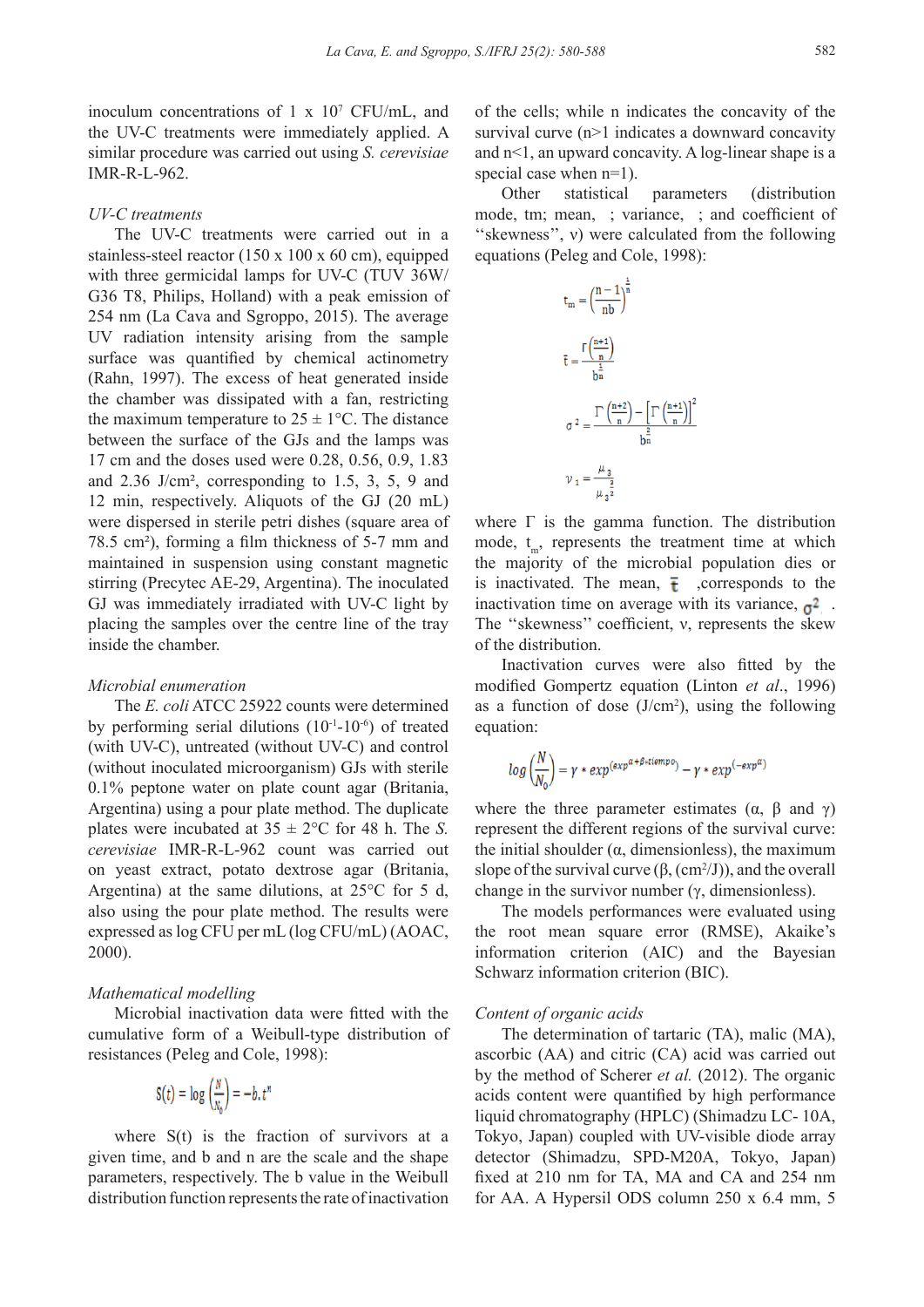um particle size (Thermo Scientific, Whatman, MA, USA) was used and the mobile phase was 0.01 mol/L  $KH_2PO_4$  buffer solution (pH = 2.60 adjusted with o-phosphoric acid), with a flow rate of 1.0 mL/ min. The results were expressed as mg/100 mL GJ based on the standard curve prepared with patterns of each acid in a range of 20 - 40 mg/100 mL (Sigma –Aldrich, St. Louis, MO, USA).

The samples were prepared with 5 mL of GJ mixed with equal parts of mobile phase and filtered through a 0.45 µm nylon membrane previously to injection of 20 µL.

#### *Separation and quantification of flavonoids*

Five mL of GJ and 5.0 mL of a solution of ammonium oxalate 0.025 mol / L were mixed in a tube, 5 mL of dimethylformamide was added, stirred and finally  $H_2O$  was added to fill up 25 mL. Subsequently the mixture was heated for 10 minutes at 90°C, and an aliquot was filtered through a membrane filter after cooling. Twenty  $\mu$ L of this solution was injected into the HPLC (Shimadzu LC-10A, Tokyo, Japan) coupled with a UV-visible-diode array (Shimadzu, SPD-M20A, Tokyo, Japan) detector fixed at 280 nm for naringin (NAR), hesperidin (HES) and neohesperidin (NEO). A Hypersil ODS column 250 x 6.4 mm, 5 µm particle size (Thermo Scientific, Waltham, MA, USA) was used and the mobile phase of acetonitrile: water: acetic acid (20:79.5:0.5) with a flow rate of 1.2 mL/ min. The results were expressed as mg/100 mL of GJ using standard curves prepared with patterns of each flavonoid (Sigma –Aldrich, St. Louis, MO, USA) in a solution of dimethylformamide/0.01 M acetic acid in a ratio 20:80.

#### *Main physicochemical parameters*

The juice UV absorptivity was determined at 254 nm (Metrolab 1700 UV-VIS) according to Oteiza et al. (2010) and turbidity with a Triton Turbidimeter (Parsen Company, Buenos Aires, Argentina). The soluble solids (°Brix) and pH were measured at 25°C using a refractometer (Model Ref 107 HandHeld, China) and a pH-meter (Metrohm meter pH-/ion, Switzerland). The titratable acidity was determined potentiometrically with 0.1 N NaOH and expressed as g of citric acid/100 mL of GJ.

#### *Color*

The color of the fresh and treated GJ was measured with a colorimeter Minolta CR-400 Chroma Meter (Konica Minolta Sensing, Inc., Osaka, Japan). The L<sup>\*</sup>, a<sup>\*</sup>, b<sup>\*</sup> parameters were measured and ΔE was calculated by  $((L^*_{o} - L^*)^2 + (a^*_{o} - a^*)^2 + (b^*_{o} - b^*)$ <sup>2</sup>)<sup> $1/2$ </sup>, where L<sup>\*</sup><sub>o</sub>, a<sup>\*</sup><sub>o</sub> and b<sup>\*</sup><sub>o</sub> were measured for GJ c at the beginning of the experiment.

#### *Total phenols, antioxidant activity (AOC)*

The total phenolic (TP) content and antioxidant capacity (DPPH<sup>·</sup> and ABTS<sup>+</sup> assays) were determined with the microplate protocol proposed by Magalhaes *et al.* (2012) using dilutions of GJ in water and spectrophotometric detection (Multiskan GO, Thermo scientific Instruments). The results were expressed as mg of gallic acid equivalents (GAE), % inhibitions and TEAC (Trolox equivalent antioxidant capacity) per 100 mL of GJ for TP, DPPH' and ABTS•+ assays respectively.

#### *Pectin methylesterase (PME) assay*

PME activity was tested by continuous titration of carboxyl groups released from a pectin solution using an automatic pH-meter (Metrohm meter pH-/ ion, Switzerland) and 0.01N NaOH. Routine assays were performed with 3.5 mg/mL citrus pectin solution (degree of esterification of 75%, 30 mL) containing 0.117 M NaCl (pH 7.0) at 22.5ºC. The activity unit (U) of PME was defined as the amount of enzyme required to release 1 µmol of carboxyl group per minute, under the above-mentioned conditions.

$$
PME (U/mL) = \frac{(mL NaOH)*(NaOH Normality)}{(reaction time)*(mL sample)} \tag{2}
$$

The relative PME activity was calculated using the following equation:

Relative PME activity 
$$
(\%) = \frac{(PME of treated sample)}{(PME of untracted sample)} * 100(3)
$$

## *Statistical analysis*

The result of each determination was expressed as the mean of 3 determinations. The pooled standard deviation was performed to each parameters analyzed. Significant differences were evaluated by ANOVA and Duncan test ( $p < 0.05$ ) using the Info-Stat Statistical Software (Cordoba-Argentina, 2009).

#### **Results and Discussion**

## *Effect of UV-C on* E. coli *and* S. cerevisiae

Non-linear, semi-logarithmic survival curves for *E. coli* ATCC 25922 and *S. cerevisiae* IRM-R-L-962 in GJ treated by UV-C light were characterised by the Weibull distribution of resistance and modified Gompertz model (Figure 1). The *E. coli* inactivation curve exhibited n values around 1, as expected for a linear response. In contrast, *S. cerevisiae* showed n<1, approximating a pronounced sigmoidal curve. Interestingly, n<1 indicated that the remaining cells were more resistant to the treatment, whereas  $n>1$ ,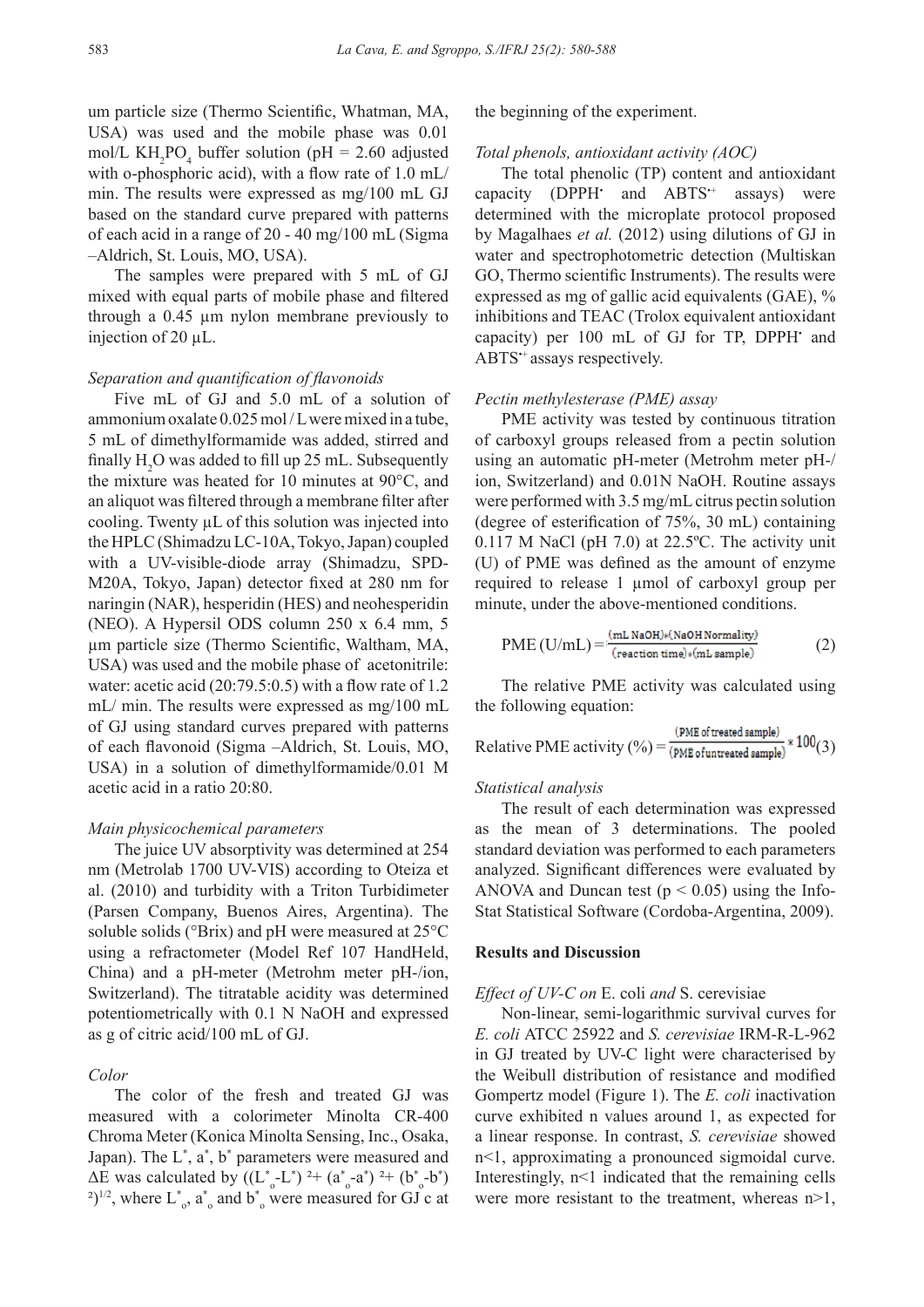Table 1. Decimal reduction dose (D10), Weibull model parameters (b and n) and related statistics and Gompertz model parameters (α, β and γ) a corresponding to *E. coli* and *S. cerevisiae* survival in grapefruit juice treated with UV-C light.

|                  | <b>First-order</b><br>model |            |                         |                     |                    | <b>Weibull model</b> |     | Gompertz model               |            |                    |                     |                     |             |  |
|------------------|-----------------------------|------------|-------------------------|---------------------|--------------------|----------------------|-----|------------------------------|------------|--------------------|---------------------|---------------------|-------------|--|
| Strain           | $D_{10}$<br>$(J/cm^2)$      | $R^2_{ad}$ | b<br>$(\mathsf{min}^4)$ | N<br>$(-)$          | $R^2_{\text{adj}}$ | <b>Lyn</b><br>(min)  | min | σ,<br>$(\text{min}^2)$       | v<br>$(-)$ | α<br>$(\cdot)$     | β<br>$(min^4)$      | 0                   | $R^2_{all}$ |  |
| E. coli          | 0.36<br>(p<0.001)           | 0.99       | 0.48<br>$(p=0.002)$     | 1.05<br>(p<0.001)   |                    |                      |     | 0.99  0.11  2.17  4.73  2.01 |            | 8.97<br>(p<0.001)  | $1.28$<br>(p=0.001) | 0.2<br>$(p=0.001)$  | 0.99        |  |
| S.<br>cerevisiae | 0.53<br>$(P=0.036)$         | 0.87       | 0.56<br>$(p=0.047)$     | 0.72<br>$(p=0.011)$ | 0.93               | ÷.                   |     | 2.76 15.27 1.26              |            | 3.2<br>$(p=0.001)$ | 2.54<br>$(p=0.063)$ | 0.61<br>$(p=0.053)$ | 0.97        |  |



Figure 1. Experimental survival curves (solid line) and fitted values derived from Weibull (points) and Gompertz (dashed line) models for *E. coli* (■) and *S. cerevisiae* (o) treated with UV-C light.

suggested an accumulation of the lethal effect, resulting in an increasing rate of destruction with time. Furthermore, the scale factor (b), which is considered to be a measure of microorganism resistance to treatment (kinetic parameter) (Pina-Pérez *et al.*, 2009), was lower for *E. coli* than *S. cerevisiae.* In agreement with these findings, the decimal reduction doses (D10) obtained through the first-order model proved that in GJ, *E. coli* was more sensitive to UV-C light compared to *S. cerevisiae* (Table 1).

The goodness-of-fit criteria for Weibull and Gompertz demonstrated that both models constituted good alternatives to quantify the microbial response to UV-C light  $(R^2_{\text{adj}} = 0.93 - 0.99)$  (Table 1). However, based on the RMSE, AIC and BIC values, the modified Gompertz model showed the best performance in most instances. Interestingly, the survival curve obtained for *E. coli* could be treated as a linear one  $(R_{2\text{adi}}=0.99)$ .

Treatment with UV-C light for 9 min  $(1.83 \text{ J/cm}^2)$ decreased *E. coli* ATCC 25922 and *S. cerevisiae* IRM-R-L-962 counts by  $5.18 \pm 0.01$  and  $2.7 \pm 0.15$  log CFU/mL, respectively. Similarly, Pala and Toklucu (2013) reported an *E. coli* ATCC 25922 decrease of 5.72 log CFU/mL in inoculated orange juices,

Table 2. Minimum RSME, AIC and BIC values for the survival curves of the assayed microorganisms in UV-C treated grapefruit juice.

| $\mu$ cated $\mu$ appendix parcel. |      |             |      |                                                    |      |          |  |  |  |  |  |  |  |  |
|------------------------------------|------|-------------|------|----------------------------------------------------|------|----------|--|--|--|--|--|--|--|--|
|                                    |      | <b>RSME</b> |      | AIC                                                | BIC  |          |  |  |  |  |  |  |  |  |
| Strain                             |      |             |      | Weibull Gompertz Weibull Gompertz Weibull Gompertz |      |          |  |  |  |  |  |  |  |  |
| E. coli                            | 0.23 | 0.01        | 3.06 | $-11.10$                                           | 1.89 | $-11.93$ |  |  |  |  |  |  |  |  |
| S. cerevisiae                      | 0.44 | 0.29        | 9.39 | 3.52                                               | 8.22 | 2.68     |  |  |  |  |  |  |  |  |

after 3 passes through a UV-C reactor, while it was completely inactivated after 5 passes. Koutchma *et al.* (2007) reported a 3.1 log reduction of *E. coli* K12 cells in a model caramel solution, which simulates orange juice after 3 passes through a UV-C reactor with 24 lamps. Moreover, Donahue *et al*. (2004) reported a minimum 5 log decline in *E. coli* ATTC 25922 populations in apple juice treated with 35 mJ/ cm² UV-C. Caminiti *et al.* (2012) found 2.66 J/cm² UV-C resulted in a 4.59 log reduction in *E. coli* in apple juice. The good efficiency of the equipment used in this work is based on the agitation rate that is produced during treatment (through a magnetic stirrer) and the thickness of the juice during processing (5-7 mm). Oteiza *et al.* (2005) demonstrated that the germicidal effect on two *E. coli* strains is related, among other factors, with the agitation rate and the thickness of the layer juice.

Guerrero-Beltran *et al*. (2009) reported similar inactivation results for *S. cerevisiae* using a commercial system (UV Atlantic, Co., Hauppauge, NY). After UV-C irradiation at a flow rate of 1.02 L/min for 30 min, the yeast population decreased by 2.42 log CFU/mL in pink-pale GJ. However, in mango nectar, a reduction of 2.7 log CFU/mL was achieved at a flow of 0.45 L/min (Guerrero-Beltran and Barbosa-Canovas, 2006). The UV decimal reduction time (Duv) for *E. coli* (0.36 J/cm²) was almost 0.6 times lower than *S. cerevisiae* (0.53 J/ cm²). These results could be due to the morphological differences between these two microorganisms.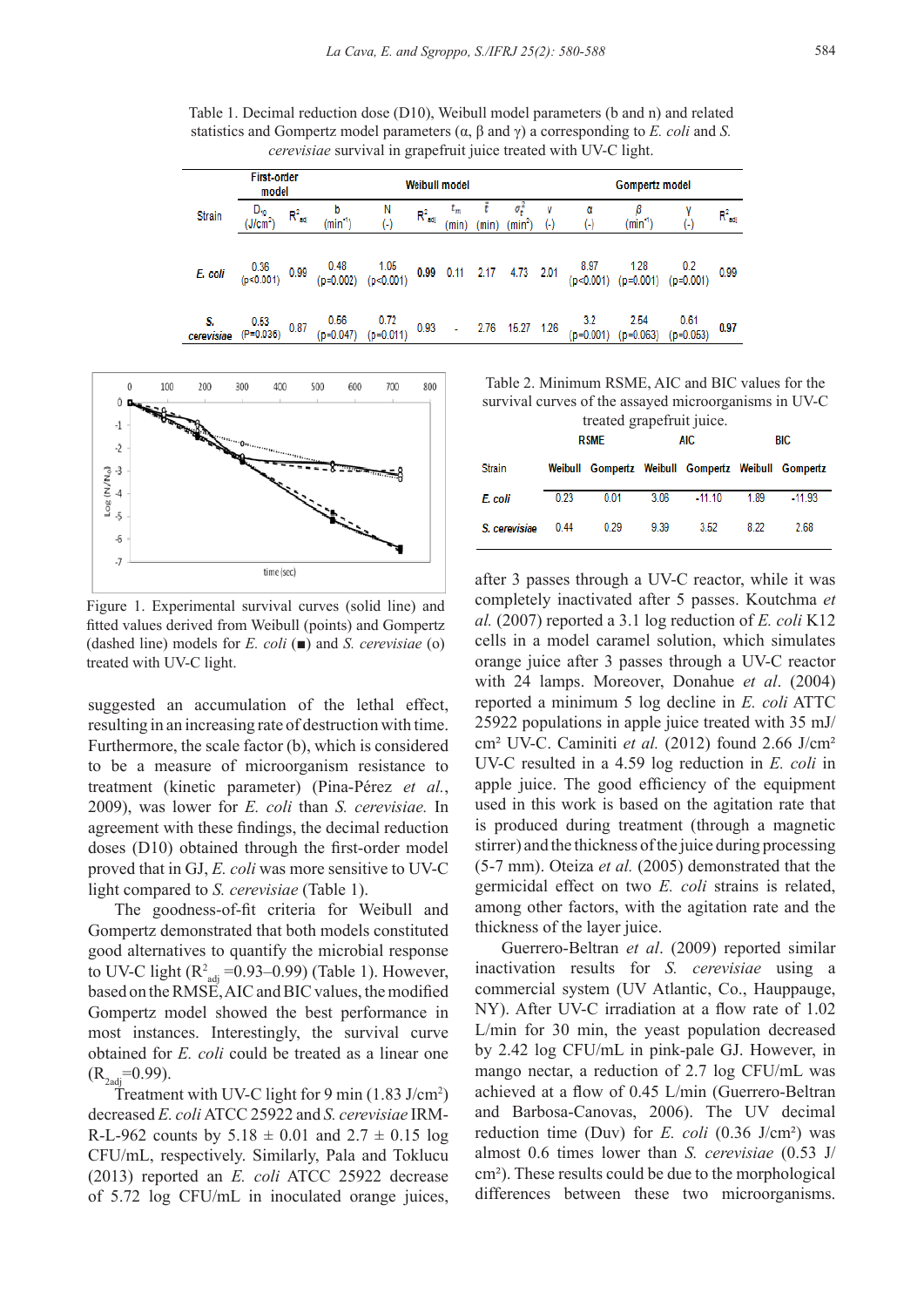Table 3. Citric, ascorbic, malic and tartaric acid and individual flavonoids of untreated and UV-C treated grapefruit juices. Results were presented in mg/ 100 mL of juice.

| <b>UV-C</b><br>(J/cm <sup>2</sup> ) | Citric acid     |  |  | <b>Ascorbic acid</b> |  |                  | Malic acid |  |  |  | Tartaric acid |  | <b>Naringin</b>                                    |  |  |  | Neohesperidin | Hesperidin                                                                                                                                                                             |                   |  |                 |
|-------------------------------------|-----------------|--|--|----------------------|--|------------------|------------|--|--|--|---------------|--|----------------------------------------------------|--|--|--|---------------|----------------------------------------------------------------------------------------------------------------------------------------------------------------------------------------|-------------------|--|-----------------|
| 0.00                                | $1115 \pm 38^2$ |  |  |                      |  | $49.1 \pm 0.8^2$ |            |  |  |  |               |  | $18.2 \pm 1.2^a$ $42.4 \pm 2.6^c$ $26.8 \pm 1.8^a$ |  |  |  |               | $2.0 \pm 0.1^a$                                                                                                                                                                        |                   |  | $5.3 \pm 5.3^a$ |
| 0.28                                |                 |  |  |                      |  |                  |            |  |  |  |               |  |                                                    |  |  |  |               | $1157 \pm 16^a$ 48.4 $\pm$ 0.8 <sup>3</sup> 18.7 $\pm$ 1.9 <sup>3</sup> 50.9 $\pm$ 1.1 <sup>3</sup> 26.9 $\pm$ 1.4 <sup>3</sup> 2.0 $\pm$ 0.2 <sup>3</sup> 5.1 $\pm$ 5.1 <sup>3</sup>  |                   |  |                 |
| 0.56                                |                 |  |  |                      |  |                  |            |  |  |  |               |  |                                                    |  |  |  |               | $1150 \pm 10^3$ 46.3 $\pm$ 0.3 <sup>b</sup> 18.1 $\pm$ 1.8 <sup>a</sup> 41.1 $\pm$ 2.4 <sup>c</sup> 25.7 $\pm$ 0.1 <sup>a</sup> 1.9 $\pm$ 0.0 <sup>a</sup>                             | $45 + 45^{\circ}$ |  |                 |
| 0.90                                |                 |  |  |                      |  |                  |            |  |  |  |               |  |                                                    |  |  |  |               | $1065 \pm 27^a$ 44.7 $\pm$ 0.8 <sup>b</sup> 19.6 $\pm$ 1.4 <sup>a</sup> 42.9 $\pm$ 0.3 <sup>c</sup> 25.8 $\pm$ 0.9 <sup>a</sup> 1.7 $\pm$ 0.2 <sup>a</sup> 5.3 $\pm$ 5.3 <sup>a</sup>  |                   |  |                 |
| 1.83                                |                 |  |  |                      |  |                  |            |  |  |  |               |  |                                                    |  |  |  |               | $1153 \pm 39^2$ 41.3 $\pm$ 1.6° 17.8 $\pm$ 1.0 <sup>a</sup> 43.9 $\pm$ 1.0 <sup>bc</sup> 25.2 $\pm$ 0.2 <sup>a</sup> 1.9 $\pm$ 0.1 <sup>a</sup> 5.2 $\pm$ 5.2 <sup>a</sup>             |                   |  |                 |
| 2.36                                |                 |  |  |                      |  |                  |            |  |  |  |               |  |                                                    |  |  |  |               | $1160 \pm 50^a$ 39.5 $\pm$ 0.6 <sup>d</sup> 19.1 $\pm$ 1.2 <sup>a</sup> 47.7 $\pm$ 3.9 <sup>ab</sup> 25.1 $\pm$ 0.4 <sup>a</sup> 1.9 $\pm$ 0.2 <sup>a</sup> 5.0 $\pm$ 5.0 <sup>a</sup> |                   |  |                 |
|                                     |                 |  |  |                      |  |                  |            |  |  |  |               |  |                                                    |  |  |  |               | Column values with different lowercase letters (a, b, c and d) indicate significant differences ( $P < 0.05$ ).                                                                        |                   |  |                 |

Results were presented as means  $(n = 3) \pm$  standard deviation.

Yeasts and moulds are more resistant than other bacteria, probably due to their DNA structure and the chemical composition and thickness of the cell wall (Tran and Farid, 2004).

## lamps.

## *Organic acids*

Citrus fruits are a good source of organic acids such as AA and CA. These two organic acids collectively contribute to the taste and health benefits of citrus fruits (Cen *et al.,* 2007). At 1134  $\pm$  37 mg/100 mL, CA was the predominant organic acid in GJ, while MA and TA contents were  $18.6 \pm$ 0.7 and  $44.8 \pm 3.7$  mg/100 mL, respectively (Table 3). After UV-C treatment the CA and MA levels remained unchanged (p˂0.05), which was observed in UV-C-treated orange juice (Pala and Toklucu, 2013). The initial AA content in GJ cv. 'Duncan' was  $49.03 + 0.76$  mg/100 mL, in concurrence with the values reported by Igual *et al*. (2010) and Uckoo et al. (2013). The AA content in GJ was significantly reduced by UV-C treatment (p˂0.05) compared to the untreated sample and the decrease was dosedependent. Losses of 1.5, 5.8, 9.0, 15.9 and 19.5% were observed after 0.28, 0.56, 0.9, 1.83 and 2.36 J/cm² irradiation, respectively. These results were in agreement with Tran and Farid (2004) and Pala and Toklucu (2013), which reported AA losses of 17 and 16.6% after high UV-C irradiation of orange juice. A linear correlation was observed between the semi-log of the AA concentration (mg/100 mL) and the UV-C dose (J/cm²). The slope of the graph was -0.0937,  $R^2$  =0.9924 and the data fitted a firstorder model  $(p<0.001)$  (Figure not shown), with no lack-of-fit evident, indicating a strong relationship between the UV-C dose and AA degradation in GJ. Tikekar *et al.* (2011) suggested that the mechanism for UV-induced AA degradation in juices is similar to the general mechanism for metal-catalysed oxidation. Moreover, the decrease in the AA content could be associated with the coincidence between its absorption maximum and the peak emission of UV-C

#### *Flavonoids*

Grapefruits are a good source of flavanones, a group of flavonoids that are unique to citrus species and associated with numerous health promoting properties (Peterson *et al*., 2006). NAR is the flavonoid compound found in grapefruit that gives its characteristic bitter flavour. NAR and its aglycone (naringenin) are commonly used in health supplements. The flavonoid detected in highest amounts in the GJ was NAR at  $26.8 \pm 1.6$  mg/100 mL, whereas the NEO and HES content were tenand five-fold lower, respectively (Table 3). The NAR, NEO and HES contents were very similar to those reported by Uckoo *et al.* (2013) and Igual *et al.* (2011). Previously, UV-C treatment demonstrated no significant effects on the levels of these bioactives  $(p>0.05)$ , in contrast to thermal treatment, which decreased the presence of all three constituents (Igual *et al*., 2011).

#### *Main physicochemical parameters*

The pH and <sup>o</sup>Brix values were  $3.03 \pm 0.17$  and  $9.5 \pm 0.1$ , and the titratable acidity was  $2.09 \pm 0.02$ g CA/100 mL (Table 4). After the UV-C treatment, no significant changes (p˂0.05) were observed in any of the parameters analysed. Similar results were observed by other authors in various fruit juices (Noci *et al*., 2008; Bhat R *et al*., 2011; Caminiti *et al*., 2011; Pala and Toklucu, 2012; Falguera *et al*., 2013).

The absorbance coefficient  $(49.47 \text{ cm}^{-1})$  and turbidity (2500 NTU) of freshly squeezed GJ were determined at 254 nm. These values were comparable to those found in orange and guava juice, respectively (Koutchma et al., 2009).

#### *Colour*

Colour is one of the most important criteria for consumer preference and is considered a key parameter of juice quality. White GJ contains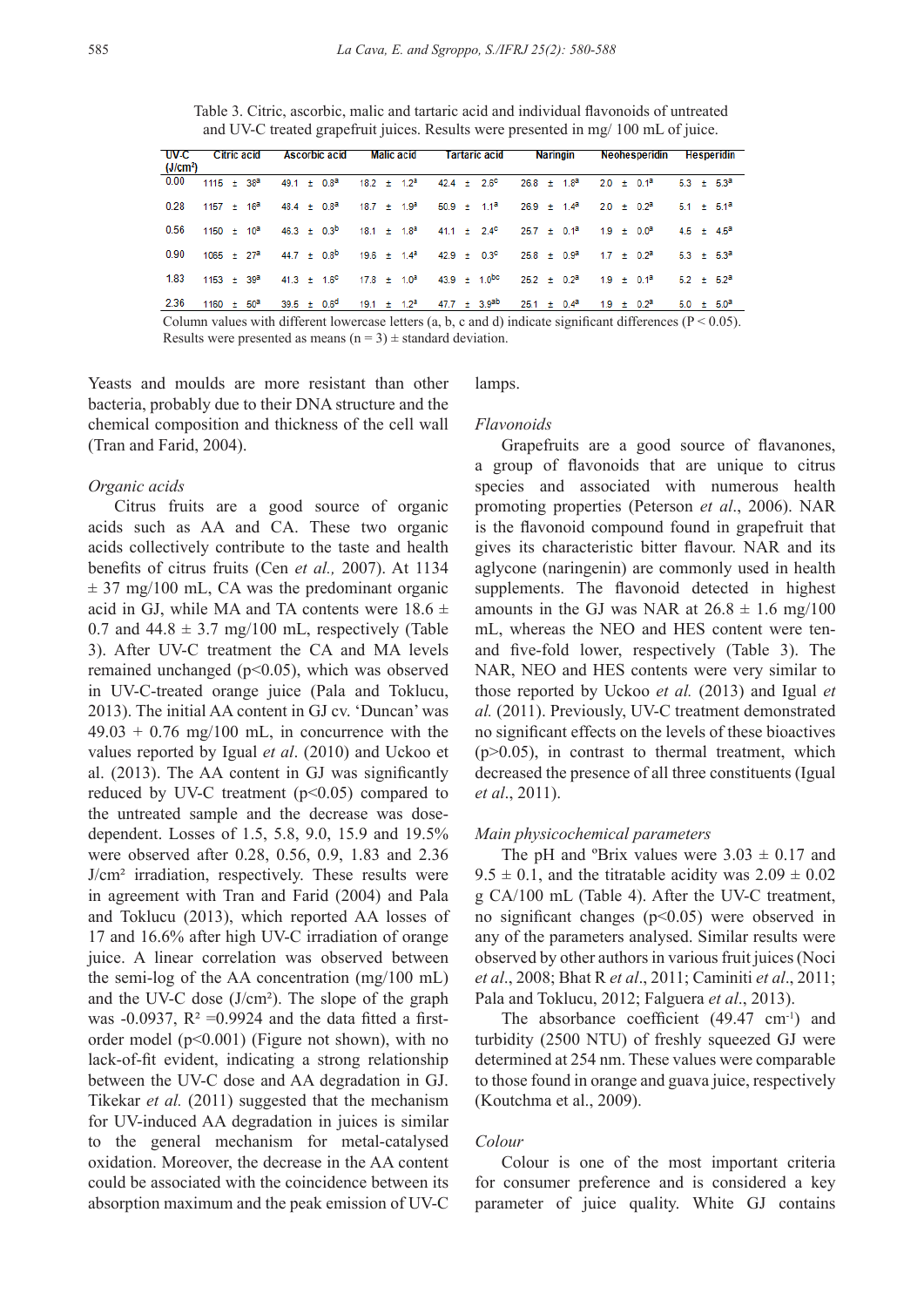Table 4. Main physicochemical parameters quality, ΔE, total phenols and antioxidant capacity of untreated and UV-C treated grapefruit juices.

| $U$ V-C<br>рH<br>(J/cm <sup>2</sup> ) |                              |                                                                                                                                               | <b>Brix</b> |                                   |  | Acidity<br>titratable A |  |     | ΔΕ |                                                                                      |  | Total phenols <sup>B</sup> |                             |            | DPPH <sup>c</sup>    | <b>TEAC</b> <sup>D</sup> |  |                  |  |
|---------------------------------------|------------------------------|-----------------------------------------------------------------------------------------------------------------------------------------------|-------------|-----------------------------------|--|-------------------------|--|-----|----|--------------------------------------------------------------------------------------|--|----------------------------|-----------------------------|------------|----------------------|--------------------------|--|------------------|--|
| 0.00                                  | $3.20 \pm 0.10^3$            |                                                                                                                                               |             | $9.5 \pm 0.1^a$ 2.07 $\pm 0.03^a$ |  |                         |  | アー士 |    |                                                                                      |  |                            | $58.5 \pm 6.4^a$            |            | 101 ± 6ª             |                          |  | $15.5 \pm 0.2^a$ |  |
| 0.28                                  |                              | $3.19 \pm 0.10^a$ $9.5 \pm 0.1^a$ $2.12 \pm 0.04^a$ $0.21 \pm 0.01^a$                                                                         |             |                                   |  |                         |  |     |    |                                                                                      |  |                            | $57.4 \pm 2.8^a$            |            | 99 ± 4 <sup>ab</sup> | $15.7 \pm 0.5^a$         |  |                  |  |
| 0.56                                  |                              | 3.21 $\pm$ 0.06 <sup>a</sup> 9.5 $\pm$ 0.1 <sup>a</sup> 2.09 $\pm$ 0.03 <sup>a</sup> 0.13 $\pm$ 0.05 <sup>a</sup> 62.0 $\pm$ 2.5 <sup>a</sup> |             |                                   |  |                         |  |     |    |                                                                                      |  |                            |                             |            | $98 \pm 7$ abc       | $15.4 \pm 0.1^a$         |  |                  |  |
| 0.90                                  |                              | 3.15 $\pm$ 0.08 <sup>a</sup> 9.4 $\pm$ 0.1 <sup>a</sup> 2.10 $\pm$ 0.03 <sup>a</sup> 0.45 $\pm$ 0.14 <sup>b</sup> 62.6 $\pm$ 2.9 <sup>a</sup> |             |                                   |  |                         |  |     |    |                                                                                      |  |                            |                             |            | 99 $\pm$ 1ab         | $15.4 \pm 0.2^a$         |  |                  |  |
| 1.83                                  | $3.16 \pm 0.05^a$            |                                                                                                                                               |             |                                   |  |                         |  |     |    | $9.5 \pm 0.2^a$ 2.07 $\pm 0.03^a$ 0.37 $\pm 0.05^b$ 61.8 $\pm 2.0^a$                 |  |                            |                             |            | $92 \pm 6$           | $15.6 \pm 0.4^a$         |  |                  |  |
| 2.36                                  | 3.13 $\pm$ 0.05 <sup>a</sup> |                                                                                                                                               |             |                                   |  |                         |  |     |    | 9.4 $\pm$ 0.1 <sup>a</sup> 2.07 $\pm$ 0.03 <sup>a</sup> 0.47 $\pm$ 0.05 <sup>b</sup> |  |                            | 62.1 $\pm$ 4.0 <sup>a</sup> | $88 + 8^c$ |                      | $15.4 \pm 0.2^a$         |  |                  |  |

Column values with different lowercase letters (a, b, c and d) indicate significant differences ( $P < 0.05$ ). Results were presented as means  $(n = 3) \pm$  Standard Deviation.

<sup>A</sup>Expressed as "g citric acid/100 mL"

B Expressed as "mg gallic acid/ 100 mL".

<sup>C</sup>Expressed as "% inhibition".

 $D$  Expressed as "Trolox equivalent antioxidant capacity/ 100 mL".

colourless carotenes, phytoene, and phytofluene, which account for 70-80% of the total content in the peel and pulp. Immediately after UV-C treatment, significant (p<0.05) colour differences were detected (Table 4) with dose higher to  $0.90$  J/cm<sup>2</sup>, however these values did not exceed  $0.5$  ( $\Delta E \le 0.5$ ). Likewise, negligible colour differences were observed by Caminiti *et al.* (2012) in UV-C-treated apple juice. However, Guerrero-Beltran and Barbosa-Canovas (2009) reported a change of  $12.43 \pm 0.05$  in the total colour of pink-pale GJ after UV-C treatment that was attributed to oxidation of the double bonds in lycopene due to the UV light effect.

## *Total phenolic compounds and antioxidant activity*

The total phenolic compounds were detected at  $60.7 \pm 1.6$  mg/100 mL, which was similar to those reported in other GJ varieties (Igual *et al.*, 2010). The total phenolic compounds content was not significant affected  $(p>0.05)$  (Table 4) by the UV-C treatment, consistent with observations made in orange juice (Pala and Toklucu, 2012) although in other fruit juices the results were variable (Noci *et al.*, 2008; Falguera *et al*. 2013).

The antioxidant activity was determined by the free radical-scavenging DPPH• and ABTS<sup>++</sup> assays and the values were expressed as a percentage of inhibition and TEAC, respectively. After UV-C treatment, the ABTS<sup>++</sup> antioxidant activity remained unchanged  $(p>0.05)$ . However, the DPPH radical scavenging activity decreased significantly compared to the control ( $p<0.05$ ) at doses  $\geq 1.83$  J/cm<sup>2</sup> (Table 4). This behaviour was similar to the trend observed in the AA content.

## *PME activity*

PME is an enzyme found in citrus juices and

responsible for their quality deterioration through an undesirable precipitation of cloud particles. Hence, its inactivation is required during processing. The effect of UV-C radiation on GJ cv. `Duncan' was studied in this work by applying doses ranging from 0-11.8 J/cm². The PME activity showed losses of 19, 37, 39, 42 and 52% after UV-C treatment with 1.83, 2.84, 3.94, 7.9 and 11.8 J/cm², respectively. However, a decrease of >99.9% of the PME activity is needed to avoid `cloud loss' in juice, which can be achieved by heat treatment at 90°C for 60 s. In orange juices treated under a UV-C continuous system, the PME activity only decreased by 5% (Tran and Farid, 2004), whereas in an orange and carrot juice blend it was more noticeable (18%) (Caminiti *et al.*, 2011).

## **Conclusion**

The results obtained in this study confirm the potential application of UV-C treatment in grapefruit processing industries. An irradiation dose of 1.83 J/ cm² ensured a 5 log CFU/mL decrease in the target microorganism. Nonlinear inactivation curves were successfully fitted with Weibull-type and modified Gompertz models. Although, based on the RMSE, AIC and BIC values, the modified Gompertz model showed the best performance in both instances (*E. coli* and *S. cerevisiae*). The UV-C treatment induced a slight decrease in the AA content (16%), accompanied by a decrease in antioxidant activity, while other bioactive compounds and quality parameters did not show significant changes. Although the PME was partially inactivated, a cloud juice was observed after 24 h. Further studies are required to optimise the processing parameters, study the native microorganisms present and assess the organoleptic properties of juice for providing consumer preferred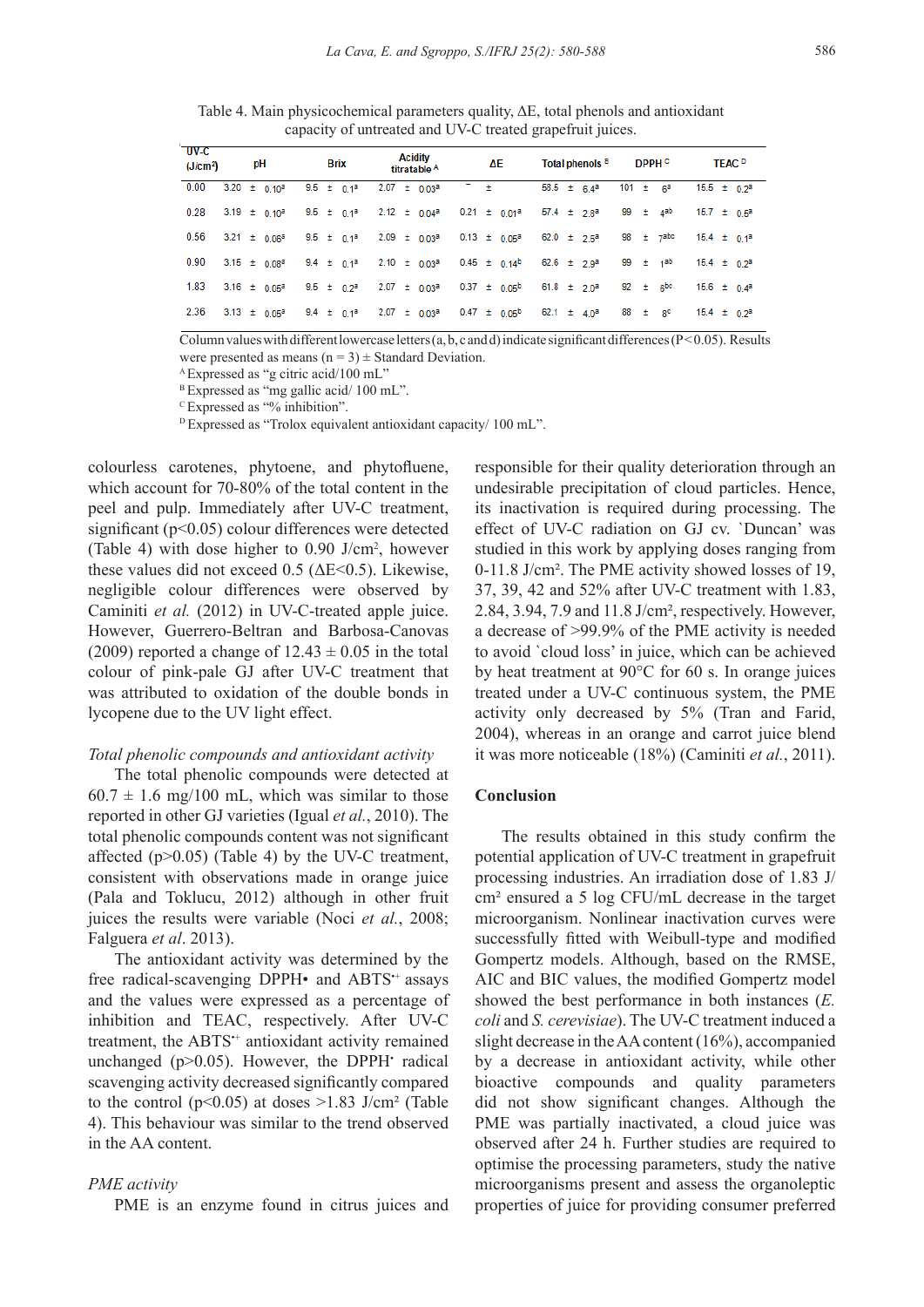fresh and naturally nutritious GJ.

## **Acknowledgments**

This work was supported by Project PICT-2010-1496 ANPCYT (MINCYT- Argentina). The Universidad Nacional del Nordeste (Argentina) and the Consejo Nacional de Investigaciones Científicas y Técnicas (CONICET), Argentina.

## **References**

- AOAC. 2000. Official method of analysis of AOAC international. Volume 2. 17th ed. AOAC international.
- Bhat, R., Ameran. S. A., Ching Voon, H., Karim A. A. and Min Tze, L. 2011. Quality attributes of starfruit (*Averrhoa carambola* L.) juice treated with ultraviolet radiation. Food Chemistry 127(2): 641–644.
- Caminiti, I. M., Noci, F., Morgan, D. J., Cronin, D. A., James G. and Lyng, J. G. 2012. The effect of pulsed electric fields, ultraviolet light or high intensity light pulses in combination with manothermosonication on selected physico-chemical and sensory attributes of an orange and carrot juice blend. Food and Bioproducts Processing 90(3): 442–448.
- Caminiti, I. M., Noci, F., Muñoz, A., Whyte, P., Morgan, D. J., Cronin, D. A. and Lyng, J. G. 2011. Impact of selected combinations of non-thermal processing technologies on the quality of an apple and cranberry juice blend. Food Chemistry 124(4): 1387–1392.
- Cen, H., Bao, Y., He, Y. and Sun, D. W. 2007. Visible and near infrared spectroscopy for rapid detection of citric and tartaric acids in orange juice. Journal of Food Engineering 82(2): 253–260.
- Centers for Disease Control and Prevention (CDC). 2007. Cryptosporidiosis Surveillance-United States 2003–2005. Morbility and Mortality Weekly Report Surveillance Summaries 56(SS07): 1–10.
- Centers for Disease Control and Prevention (CDC). 1999. Outbreak of *Salmonella* serotype Muenchen infections associated with unpasteurized orange juice—United States and Canada June 1999. Morbility and Mortality Weekly Report 48(27): 582–585.
- Centers for Disease Control and Prevention (CDC). 1996. Outbreak of *Escherichia coli* O157:H7 infections associated with drinking unpasteurized commercial apple juice—British Columbia California Colorado and Washington October 1996. Morbidity and Mortality Weekly Report 45(44): 975.
- Corredig, M. and Wicker, L. 2002. Juice clarification by thermostable fractions of marsh grapefruit pectinmethylesterase. Journal of Food Science 67(5): 1668-1671.
- Donahue, D. W., Canitez, N. and Bushway, A. A. 2004. UV inactivation of *Escherichia coli* O157: H7 in apple cider: quality, sensory and shelf-life analysis. Journal of Food Processing and Preservation 28(5): 368-387.
- Falguera, V., Garza, S., Pagán, J., Garvín, A. and Ibarz, A. 2013. Effect of UV–Vis irradiation on enzymatic

activities and physicochemical properties of four grape musts from different varieties. Food Bioprocess Technology 6(8): 2223–2229.

- Falguera, V., Garza, S., Pagán, J., Garvín, A. and Ibarz, A. 2011. Effect of UV irradiation on enzymatic activities and physicochemical properties of apple juices from different varieties. LWT - Food Science and Technology 44(1): 115-119
- Guerrero-Beltran, J. A., Welti-Chanes, J. and Barbosa-Canovas, G. V. 2009. Ultraviolet-C light Processing of Grape, Cranberry and Grapefruit juice to inactivate Saccharomyces cerevisiae. Journal of Food Process Engineering 32(6): 916–932.
- Guerrero-Beltran, J. and Barbosa-Canovas, G. 2006. Inactivation of *Saccharomyces cerevisiae* and polyphenoloxidase in mango nectar treated with UV light. Journal of Food Protection 69(2): 362–368.
- Guerrero-Beltran, J. A. and Barbosa-Canovas, G. V. 2005. Reduction of *Saccharomyces cerevisiae, Escherichia coli* and *Listeria innocua i*n apple juice by ultraviolet light. Journal Food Processing Engineering 28(5): 437–452.
- Igual, M., García-Martínez, E., Camacho, M. M. and Martínez-Navarrete, N. 2010. Effect of thermal treatment and storage on the stability of organic acids and the functional value of grapefruit juice. Food Chemistry 118(2): 291–299.
- Igual, M., García-Martínez, E., Camacho, M. M. and Martínez-Navarrete, N. 2011. Changes in flavonoid content of grapefruit juice caused by thermal treatment and storage. Innovative Food Science and Emerging Technologies 12(2): 153–162.
- Keller, S.E. and Miller, A.J. 2006. Microbiological safety of fresh citrus and apple juices. In Sapers, G.M., Gorny, J.R. and Yousef, A.E. (Eds). Microbiology of fruit and vegetables, p. 211-224. Boca Raton: CRC Press, Taylor and Francis Group.
- Koutchma, T., Forney, L. J. and Moraru, C. I. 2009. UV processing effects on quality of foods. In Da-Wen, S. (Ed). Ultraviolet light in food technology: Principles and applications, p. 53-68. USA: CRC Press, Taylor and Francis Group.
- Koutchma, T., Parisi, B. and Patazca, E. 2007. Validation of UV coiled tube reactor for fresh juices. Environmental Engineering Science 6(3): 319-328.
- La Cava, E. L. and Sgroppo, S. C. 2015. Evolution during refrigerated storage of bioactive compounds and quality characteristics of grapefruit [Citrus paradisi (Macf.)] juice treated with UV-C light. LWT - Food Science and Technology 63(2): 1325-1333.
- Lopez-Rubio, A., Gavara, R. and Lagaron, J. M. 2006. Bioactive packaging: turning foods into healthier foods through biomaterials. Trends in Food Science and Technology 17(10): 567–575.
- Magalhaes, L. M., Barreiros, L., Maia, M. A., Reis, S. and Segundo, M. A. 2012. Rapid assessment of endpoint antioxidant capacity of red wines through microchemical methods using a kinetic matching approach. Talanta 97: 473–483.

National Advisory Committee on Microbiological Criteria